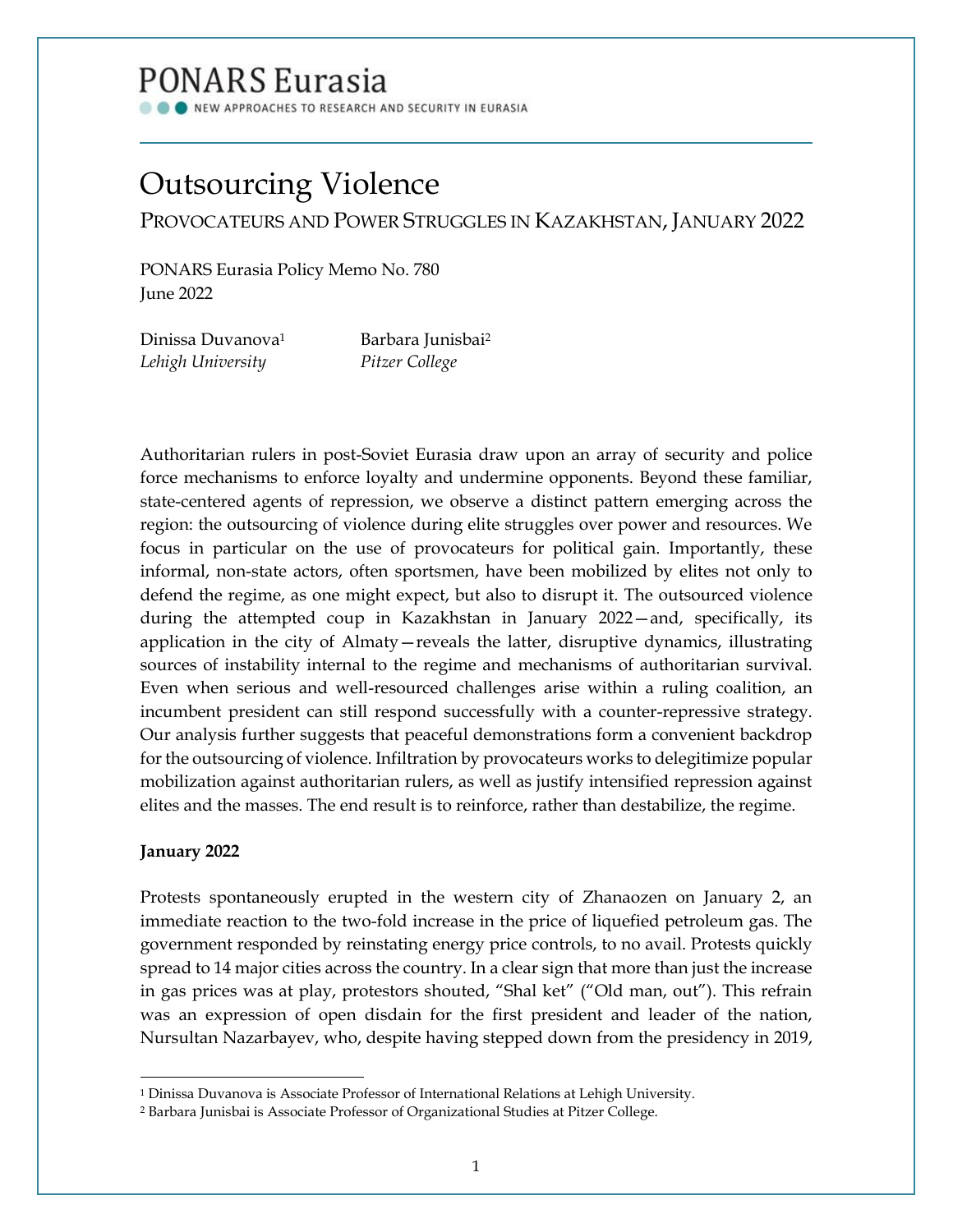was still very much in control. In an attempt to quell the protests, President Kassym-Jomart Tokayev dismissed the government and declared a state of emergency.

It was following these measures that violence overtook Kazakhstan's largest city, Almaty. City Hall, the police headquarters, the office of the procurator general, national TV stations, and the city airport were stormed, vandalized, or set on fire. Organized mobs used bulldozers to break into banks, set up makeshift barricades, and, according to videos circulated on Instagram, distributed weapons. The extent of the violence was unprecedented, different from anything Kazakhstan had experienced since independence in 1991. Civil disobedience there had never involved the burning of government buildings or the storming of security service offices. To add to the confusion, government disruption of mass communication, the Internet, and mobile networks, and the jamming of major local news media sites left the country in a virtual information blockade.

In a televised address, Tokayev declared "international terrorist gangs" responsible for the attacks and called upon the Collective Security Treaty Organization (CSTO), led by Russia, for help. After the prompt arrival of CSTO peacekeepers in Almaty, Tokayev issued a "shoot to kill" order against protesters. By January 11, the Interior Ministry reported nearly 10,000 people detained and more than 4,500 injured, including 26 armed civilians. Official figures put the final death toll at 227. As of the writing of this memo, thousands remain in detention or missing. By labeling protestors international terrorists, Tokayev sought to justify the use of military force against unarmed civilians and subsequent repression.

The official version of events was challenged by independent media and videos posted online. Such accounts reveal that well-known civil society and opposition leaders were intentionally marginalized, monitored, and detained by the police within days, if not hours. Violent actors, in contrast, were left to wreak havoc unhindered. In the [words](https://fergana.media/photos/124624/?country=kz) of one journalist, when the violence in Almaty was at its peak, the police were nowhere to be found: "From the 5th to the 8th of January, looters roamed the city unrestrained... [F]or several days there was neither police nor soldier to be seen... Not one."

Shocked at what had transpired, citizens and observers could not help but [ask,](https://www.youtube.com/watch?v=ForWxv5UWfQ&t=814s) how was "any of this possible?" How [could](https://rus.azattyq.org/a/byl-zagovor-protiv-tokaeva-v-tom-chisle-so-storony-silovikov-eks-premer-kazahstana-obyasnyaet-zachem-prezident-pozval-v-stranu-sily-odkb/31644035.html) Kazakhstan's financial and cultural hub be "given up to looters overnight?" How could major administrative buildings, *[including](https://www.youtube.com/watch?v=gPIS698WXXk)* the offices of the National Security Committee (KNB), be "so easily looted, with weapons falling into the hands of who knows whom?" Why were security forces, otherwise intolerant of demonstrations and minor manifestations of anti-government sentiment, unable to prevent the outbreak of chaos in the streets of Almaty? How were the police so effective at clamping down on peaceful protestors and yet s[o ineffective](https://fergana.media/articles/124699/?country=kz) when it came to preventing the destruction of banks, businesses, and government property? Finally, why did security services "give up the city" an[d return](https://fergana.media/articles/124552/?country=kz) only after Tokayev appealed to the CSTO?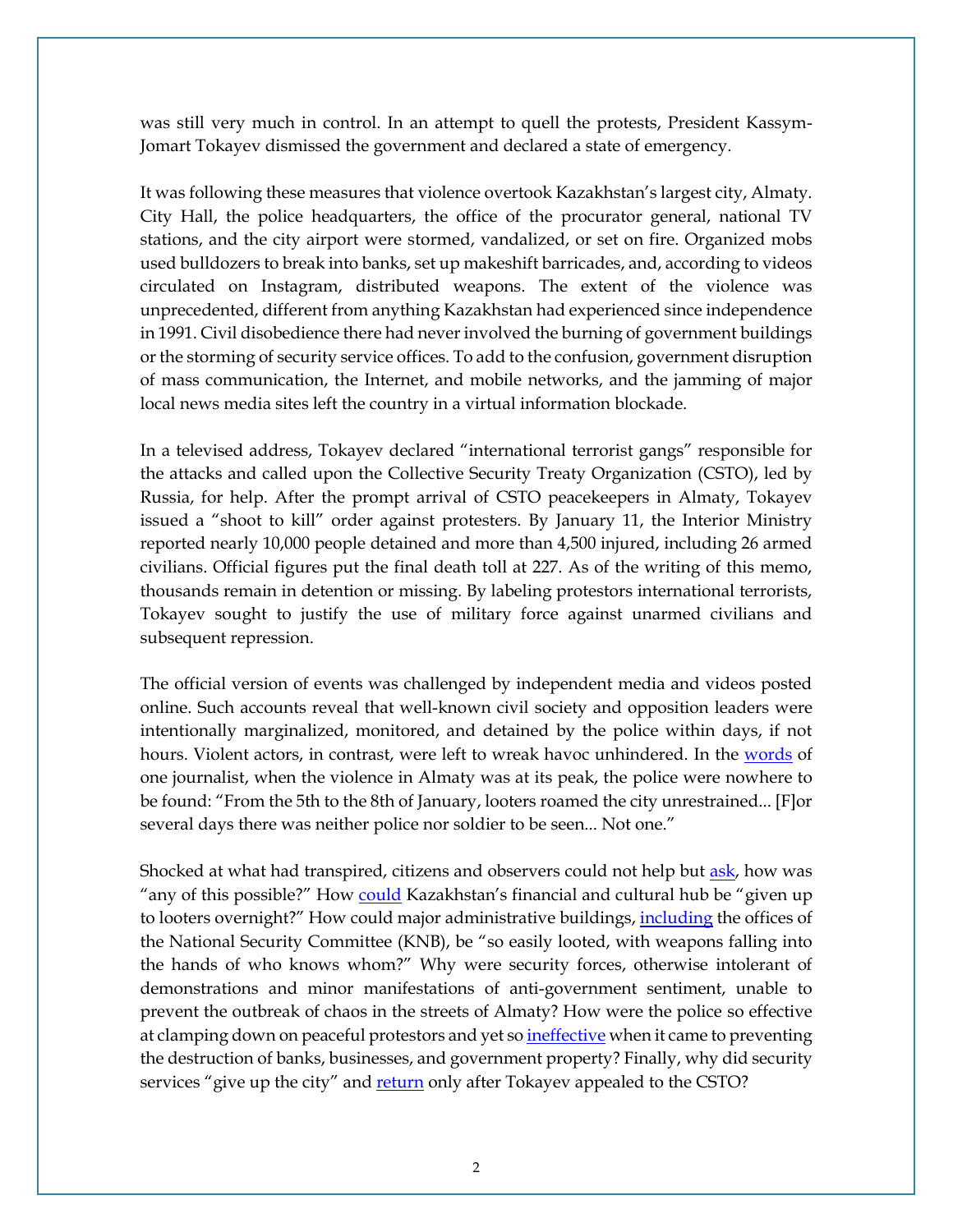#### **The Elite-Provocateur Connection**

Focusing on the role of provocateurs helps explain the grave turn of events, pointing to the usurpation of legitimate protest by regime actors for their own ends. The level of disorder unleashed in Almaty during the night of January 5 and, crucially, the extended absence of a decisive police response was an example of the use of provocateurs to destabilize the status quo. A subset of elites appeared motivated by two distinct but related goals: to undermine Tokayev, on the one hand, and to delegitimize popular challenges to authoritarian rule, on the other.

Multiple analyses look to first president Nazarbayev's inner circle, specifically [members](https://carnegiemoscow.org/commentary/86224) of his family, as the organizing force behind the violence. In this view, outsourced violence was targeted, first and foremost, to paint Tokayev as a weak president and, possibly, to reinstate Nazarbayev's relatives' supremacy over Kazakhstani politics and the economy. Placed in office originally as a transitional caretaker figure, Tokayev had begun taking steps to consolidate power and to limit that of the Nazarbayev family, whose wealth and influence are [well](https://www.rferl.org/a/kazakh-nazarbaev-palaces/31673882.html) documented. At the same time that Tokayev sought to keep the ambitions of the family in check, the family was similarly working to check Tokayev[,](https://www.youtube.com/watch?v=gPIS698WXXk) [effectively](https://www.youtube.com/watch?v=gPIS698WXXk) "sidelin[ing] him at almost every turn in his first three years."

While outsiders cannot know for sure what took place in the corridors of power, preliminary evidence **points** to members of the family as key players behind the chaos. Three relatives stand out as having a direct hand in the violence. One is **Bolat Nazarbayev**, who was believed to control the bazaars and markets of Almaty. The second is businessman and leader of the Aq Orda Islamic movement, [Kairat Satybaldy.](https://rus.azattyq.org/a/kazakhstan-who-is-bolat-nazarbayev/31522324.html) The third was first deputy chairman of the KNB, [Samat Abish.](https://kaktus.media/doc/453002_feliks_kylov_o_zaiavlenii_nazarbaeva:_vystyplenie_bylo_dejyrnym_dlia_kompromissa.html) Bolat Nazarbayev is the younger brother, and Samat Abish and Kairat Satybaldy are nephews of the first president. Human resources from all three domains controlled by the younger Nazarbayev, Satybaldy, and Abish—marketplaces, religious organizations, and security forces—were integral to the outbreak of violence.

First, ethnic Kazakhs, migrants from the rural south of the country who were affiliated with a) Almaty markets, including traders and criminal groups, and b) religious organizations and religious paramilitary groups, were [mobilized](https://www.youtube.com/watch?v=gPIS698WXXk) to sully what had been up to then overwhelmingly peaceful protests. Second, the security forces, under the control of Abish, were de-mobilized at an opportune moment[, leaving](https://rus.azattyq.org/a/kak-raspravilis-s-protestuyuschimi-v-almaty/31646318.html) the city abandoned, rather than reinforced, in its hour of need. Almaty and the surrounding areas have been described as the *votchina* ("fiefdom") of the Nazarbayev family, with nothing [taking place](https://fergana.media/articles/124571/) without the family's hand or consent—especially not a full-scale riot culminating in the collapse of city services.

As peaceful protestors called for the dismantling of the Nazarbayev family's hold over economy and politics, provocateurs instigated by the same family were seeking to usurp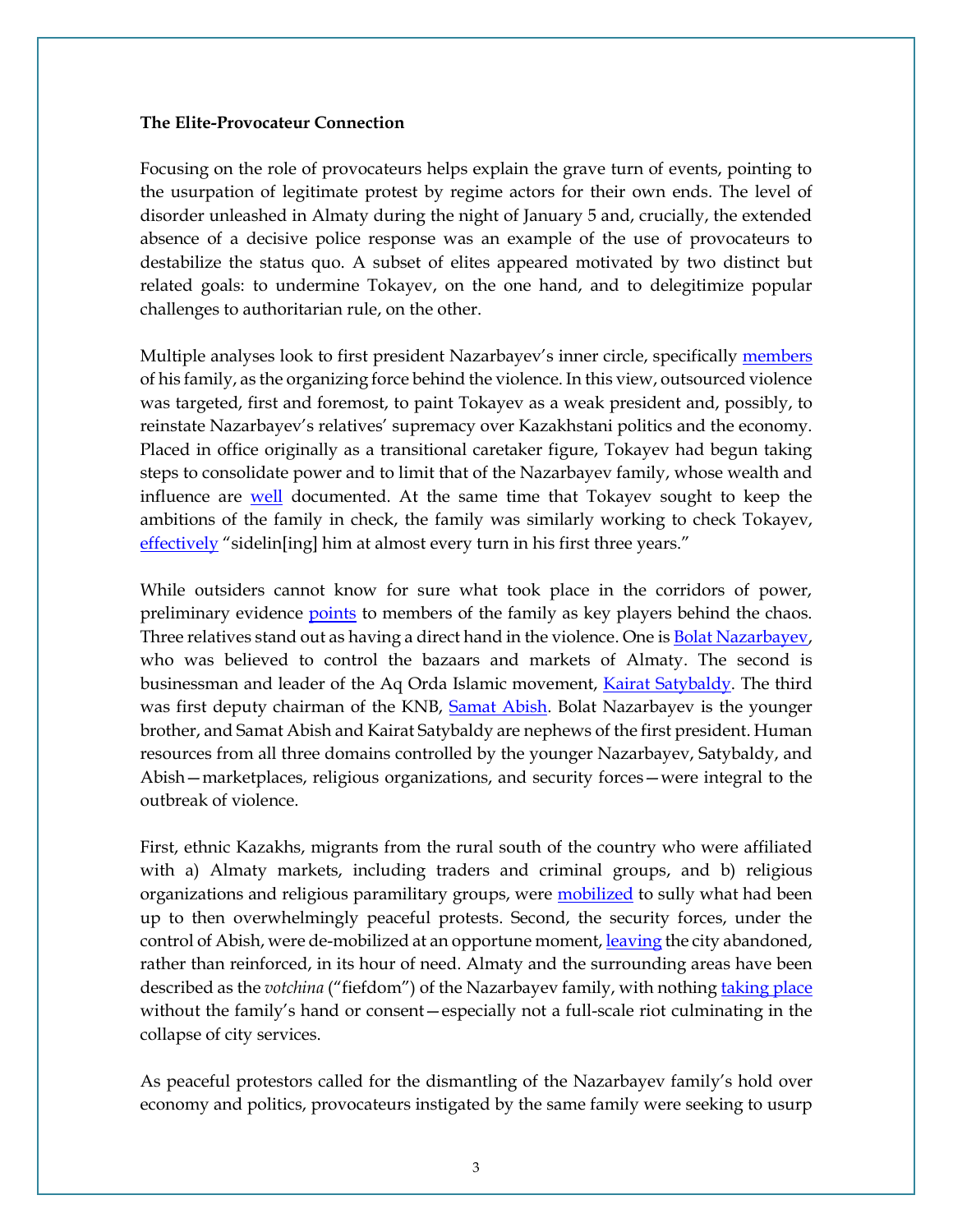the protests for their own ends. In Almaty, there wer[e two](https://www.youtube.com/watch?v=gPIS698WXXk) "different events" being led by "two different segments" of society: legitimate, spontaneous protests **[organized](https://www.youtube.com/watch?v=gPIS698WXXk)** by citizens, and a group of [about](https://www.youtube.com/watch?v=gPIS698WXXk) 500 "inspired provocateurs." Provocateurs recruited from markets, religious organizations, and criminal groups embarked upon mass violence not to bring down authoritarian rule, but to ensure the first family's longevity in the face of growing popular discontent and the slippage of power and resources away from the Nazarbayev clan. Outsourced violence [was](https://www.youtube.com/watch?v=gPIS698WXXk), in other words, "aimed at Tokayev, not Nazarbayev." Thus, when Tokayev gave the order for the security forces to implement an emergency curfew and rein in those bent on destruction, no one responded. Simply [put,](https://www.youtube.com/watch?v=gPIS698WXXk) "his order was not obeyed."

### **Conclusions and Implications**

The Nazarbayev family failed to consider that Tokayev would turn to another, albeit desperate, option to reposition himself as firmly in control—requesting outside assistance in the form of the CSTO. While this decision is likely to have difficult long-term consequences for the Tokayev presidency and for the country, it was the only viable alternative available at the time. Well aware of the disloyalty of his own security services, Tokayev had no other choice. By calling in CSTO forces and looking to President Vladimir Putin for support, Tokayev severed his dependence upon his predecessor, Nursultan Nazarbayev; without the first president to protect them, the sway of the Nazarbayev family was effectively curtailed.

Outsourced violence in Kazakhstan is far from unique but part of a broader contemporary and historical pattern. Provocations are increasingly attractive as means for achieving political ends. These [range](https://doi.org/10.1177/09240519211033429) from undercover security officers "who infiltrate social and political movements to manipulate their messaging, instigate violent tactics and undermine public perception" in the UK, Italy, Ireland, Germany, France, Canada, and the United States to paramilitaries and death squads [exercising](https://press.princeton.edu/books/hardcover/9780691211411/spin-dictators) privatized regimesupporting extralegal violence in African and Latin American dictatorships. In the postcommunist space, the legacy of Soviet disinformation and branding of the uprisings in East Germany in 1953, Hungary in 1956, and Prague in 1968 as fascist coups and NATO plots have been used to [justify](https://doi.org/10.1080/16161262.2021.1918940) military interventions. The tried-and-true Soviet practice of mobilizing industrial workers to [quell](https://www.cambridge.org/core/books/protest-reform-and-repression-in-khrushchevs-soviet-union/FCABCBE30C42D788CC1D269D85285D7E) protests reappeared most visibly during the 2013-2014 Euro-Maidan protests in Ukraine. There, a new term, *titushky,* was [coined](https://www.pravda.com.ua/rus/news/2018/08/27/7190341/) to denote paid pro-governmen[t agents](https://www.bbc.com/news/world-europe-26252679) who infiltrate protests and provoke [retaliatory](https://www.opendemocracy.net/en/odr/provoking-euromaidan/https:/www.opendemocracy.net/en/odr/provoking-euromaidan/) police violence. Some years earlier, in Kyrgyzstan, provocateurs [described](https://ebooks.iospress.nl/volumearticle/24621) as *belokepochniki*  ("white caps") were observed during the 2005 Tulip Revolution. The use of provocateurs in Kyrgyzstan [expanded](https://www.usip.org/publications/2021/06/understanding-organized-crime-and-violence-central-asia) significantly thereafter, with various elites mobilizing criminal groups against competitors, including those located within the regime.

What has remained unchanged, however, is the authoritarian regime's claim that popular mobilization is dangerous and destructive. The provocation of violence of 2022 has